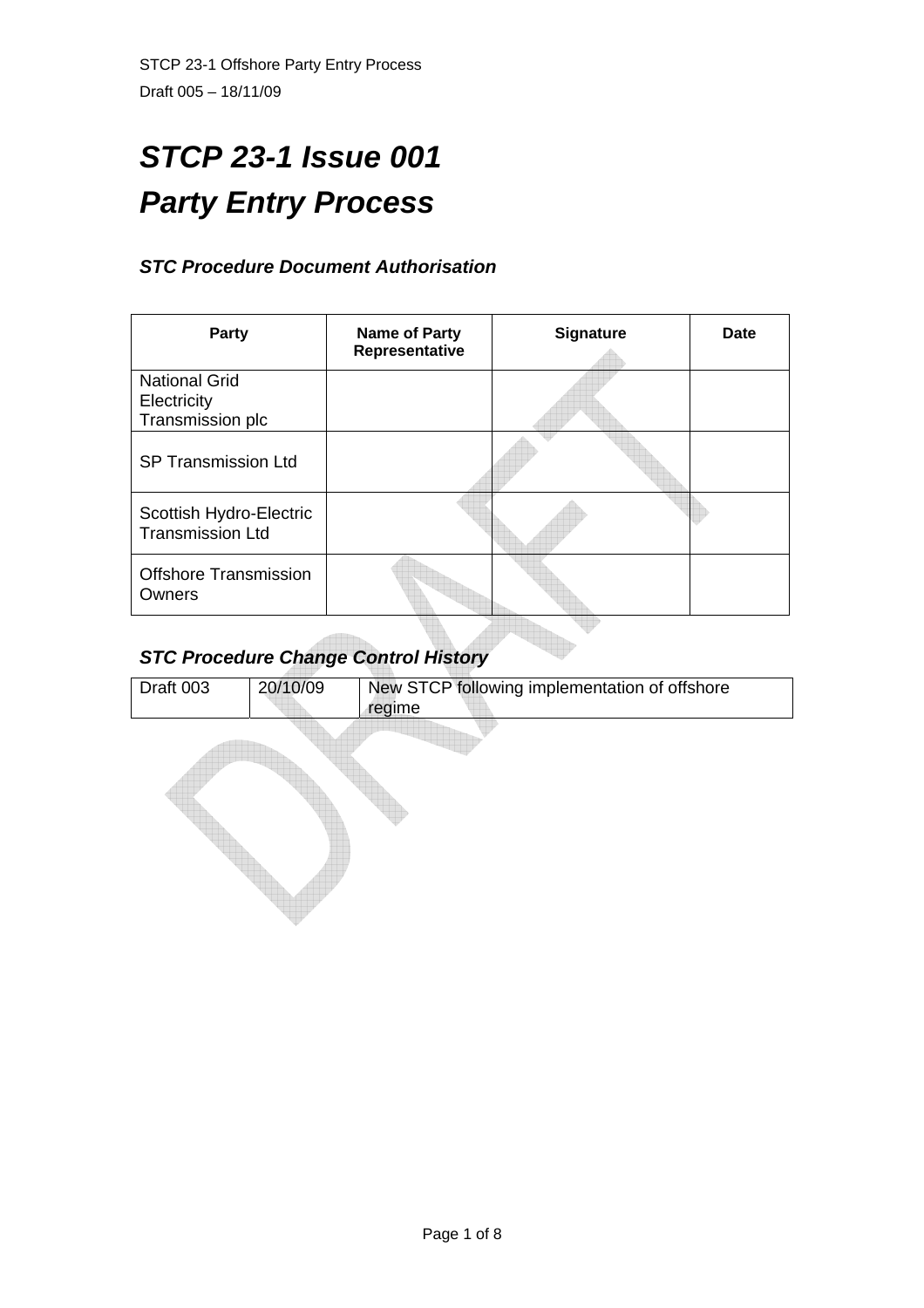Draft 005 – 18/11/09

# **1 Introduction**

# *1.1 Scope*

- 1.1.1 This procedure applies to NGET and each TO. For the purposes of this document, TOs are:
- 1.1.2 SPT;
- 1.1.3 SHETL; and
- 1.1.4 All Offshore Transmission Owners as appointed by the Authority. (For the avoidance of doubt, this includes Preferred Bidders).

# *1.2 Objectives*

- 1.2.1 This procedure has been developed to assist a new TO in understanding what is required in accordance with the STC, to allow such a TO to become an STC Party.
- 1.2.2 To assist the TO, the procedure lists the relevant documents and agreements that need to be developed and agreed together with the timescales appropriate to each document.
- 1.2.3 For the avoidance of doubt, the obligations set down in the STC shall take precedence over this STCP23-1.
- 1.2.4 Within 30 days of acceding to the STC, a Party Applicant shall together with each Party, agree the processes and steps to be taken together with responsibilities and timescales with respect to Appendix A to this STCP 'Party Entry Process Timetable'.
- 1.2.5 Following agreement to the Party Entry Process Timetable, in accordance with the STC, this STCP describes the processes and procedures that a TO is expected to participate in and complete following its accession to the STC to enable the TO to become a Party to the STC.
- 1.2.6 This STCP cross-references a number of other STCPs that are an integral part of the obligations a newly acceded STC Party is to discharge under the STC.

# **2 Key Definitions**

# *2.1 For the purposes of STCP 23-1:*

- 2.1.1 **Party Entry Process Timetable** means the processes and steps to be taken together with responsibilities and timescales with respect to Appendix A to this STCP23-1 'Party Entry Process Timetable'
- 2.1.2 **Site Specific TO Agreements** means the following agreements: include Transmission Interface Agreement, Transmission Site Interface Specification, Interface Agreements, Site Responsibility Schedules
- 2.1.3 **Transmission Works** means works as more fully described in Schedule Eight, Paragraph 1.1.3.2 of the STC

# **3 Procedure**

# *3.1 Party Entry Process Timetable*

3.1.1 Within 3 Business Days of accession to the STC, the STC Committee Secretary will send to the TO a draft of the Party Entry Process Timetable substantially in the form of Appendix A to this STCP23-1.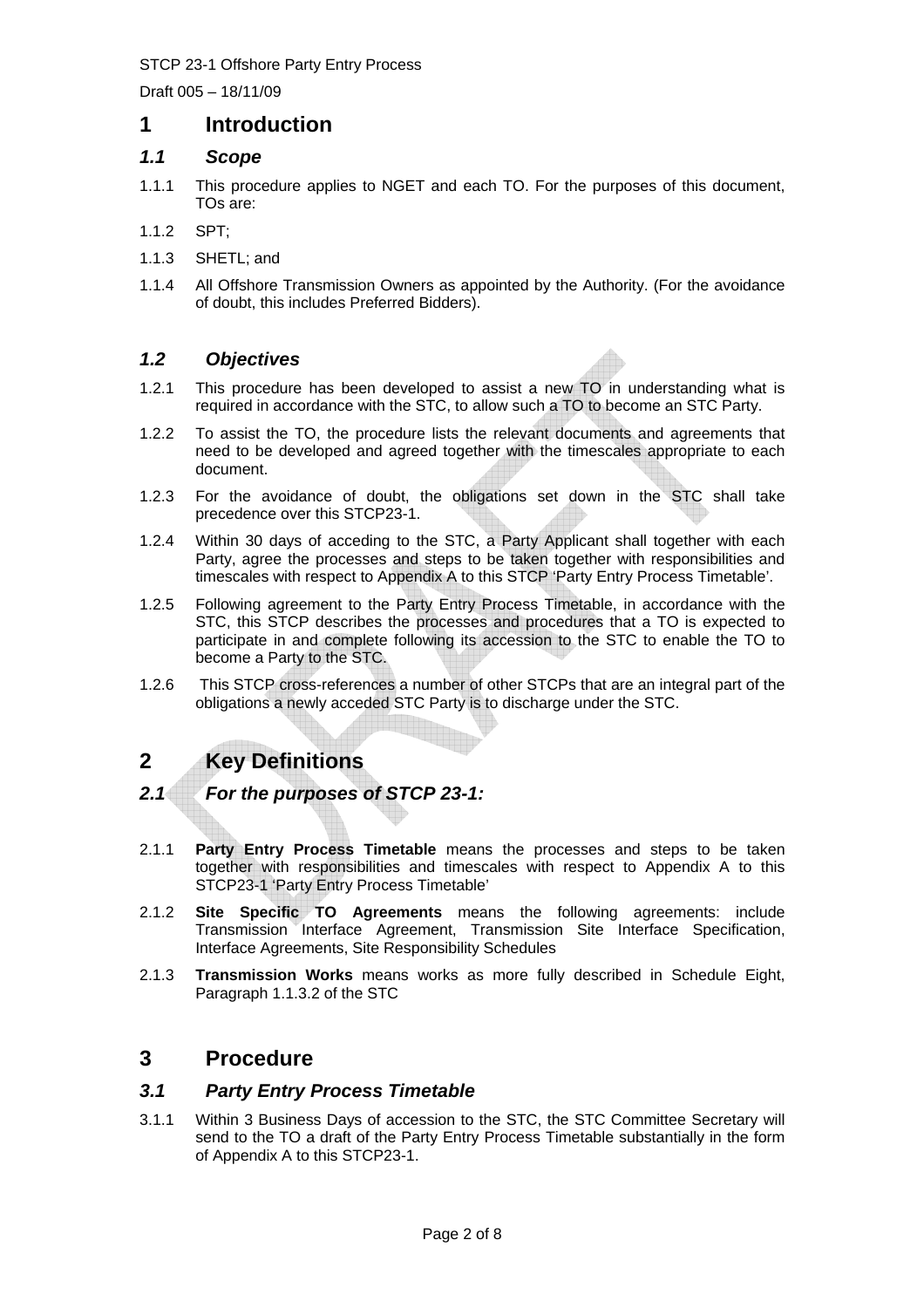Draft 005 – 18/11/09

- 3.1.2 The TO shall, within 5 Business Days of receipt of such a draft Party Entry Process Timetable contact the STC Committee Secretary to discuss and agree with the other Parties the content of the Party Entry Process Timetable.
- 3.1.3 Within 30 days of acceding to the STC, the TO and each Party shall agree to the content of the Party Entry Process Timetable by signing the agreed Party Entry Process Timetable.
- 3.1.4 A Party may refer a failure to agree the Party Entry Process Timetable or any other dispute in relation to the scope, content or performance of the Party Entry Processes, to the Authority as a Dispute in accordance with the STC.

# *3.2 Party Entry Process*

3.2.1 Following agreement of the Party Entry Process Timetable, a TO shall follow the steps defined in sections below in this STCP23-1 and in the Party Entry Process Timetable in order to complete the Party Entry Process.

# *3.3 TO Construction Agreement*

- 3.3.1 As soon as practicable or in any event, within 3 Business Days of a TO acceding to the STC Framework Agreement, the NGET Named Contact shall send to the TO an NGET Construction Application pertaining to the required Transmission Works.
- 3.3.2 From this point the relevant Parties shall follow the process described in STCP18-1.

### *3.4 Other Site-Specific TO Agreements [agreements list still to be completed]*

3.4.1 In addition to the above TO Construction Agreement, the TO shall also enter into, where relevant, the following agreements and agree to the following specifications:

#### 3.4.2 **Transmission Interface Agreement**

- 3.4.2.1 This agreement governs the arrangements for the installation of assets, access and the use of services at Transmission Interface Sites. The TO shall be responsible for the initial production of the Transmission Interface Agreement (which shall be substantially in the form of Schedule Fifteen to the STC).
- 3.4.2.2 NGET or the relevant TO who is to be the counterparty to this agreement shall agree the content of the Transmission Interface Agreement with the TO and countersign the agreement within 3 months of receipt of the initial draft.

#### 3.4.3 **Transmission Site Interface Specification**

- 3.4.3.1 At each Transmission Interface Site, each of the relevant Transmission Interface Site shall have and maintain at all times a specification which sets out:
	- a description of their Transmission Interface Assets at the Transmission Interface Site and a clear identification of the boundary between their Transmission Interface Assets and any other Transmission Interface Assets at that Transmission Interface Site;
	- a description of the technical, design and operational criteria which that Transmission Interface Site Party has applied to its equipment in planning and developing its Transmission System.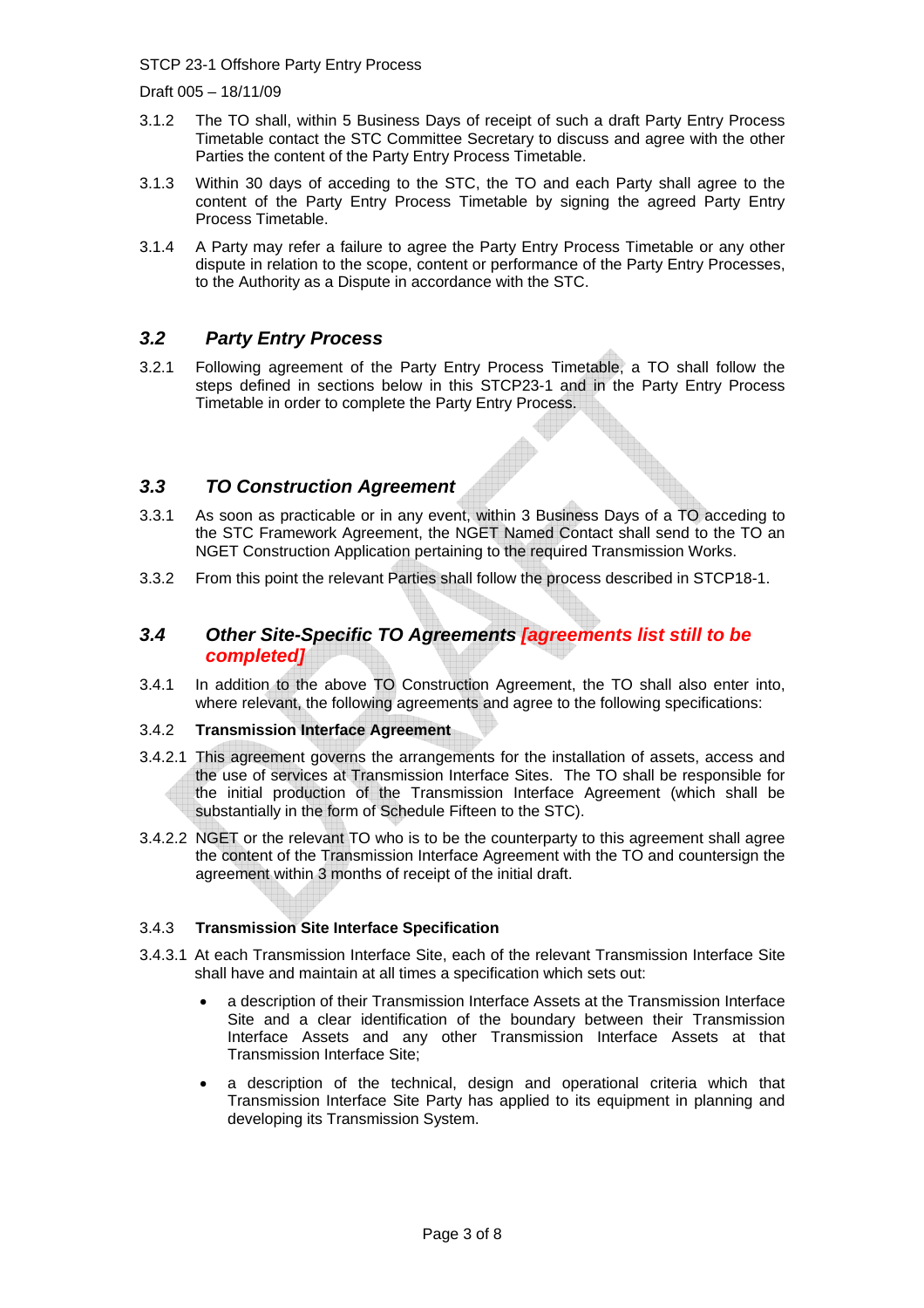Draft 005 – 18/11/09

#### 3.4.4 **Embedded Transmission Interface Agreement**

- 3.4.4.1 This agreement governs the arrangements for the installation of assets, access and the use of services at Embedded Transmission Interface Sites.
- 3.4.4.2 The TO shall agree the Embedded Transmission Interface Agreement with the Distribution Network Operator (which shall be substantially in the form of *[Template being drafted could form part of this STCP?]).*
- 3.4.4.3 NGET or the relevant TO who is to be the counterparty to this agreement shall agree the content of the Transmission Interface Agreement with the TO and countersign the agreement within 3 months of receipt of the initial draft.

#### 3.4.5 **Embedded Transmission Interface Site Specification**

- 3.4.5.1 Each TO shall have and maintain at all times a specification in relation to each Embedded Transmission Interface Site, which sets out
	- a description of the Embedded Transmission Interface Assets at the Embedded Transmission Interface Site and a clear identification of the boundary between Embedded Transmission Interface Assets and Embedded Transmission Counterparty Equipment;
	- any information reasonably requested by NGET in order to enable NGET to settle or amend its Embedded Transmission Bilateral Agreement in respect of the Embedded Transmission Interface Site;
	- a description of the technical design and operational criteria of the Embedded Transmission Counterparty Equipment at the Embedded Transmission Interface Site which the TO, has used in planning and developing its Transmission System.

#### 3.4.6 **Services Capability Specification**

- 3.4.6.1 Each TO shall have and maintain at all times a specification of its Transmission Services which includes without limitation:
	- Information describing parameters and levels within and to which its Transmission Services have been planned to be provided;
	- Identify the technical limits that would normally apply to the provision of its Transmission Services.

#### 3.4.7 **Connection Site Specification**

- 3.4.7.1 Each TO shall have and maintain at all times a specification in relation to each Connection Site, which sets out
	- a description of the Transmission Connection Assets at the Connection Site and a clear identification of the boundary between Transmission Connection Assets and User Equipment;
	- any information reasonably requested by NGET in order to enable NGET to settle or amend its bilateral agreement with such a User in respect of the Connection Site;
	- a description of the technical design and operational criteria which the TO in planning and developing its Transmission System, had assumed would apply to the User Equipment at the Connection Site.

#### 3.4.8 **Completion Report**

- 3.4.8.1 In accordance with Appendix S of Schedule 9 of the STC, Each TO shall provide a report addressing the matters set out below:
	- Confirmation of Compliance Statement;
	- type test results\reports;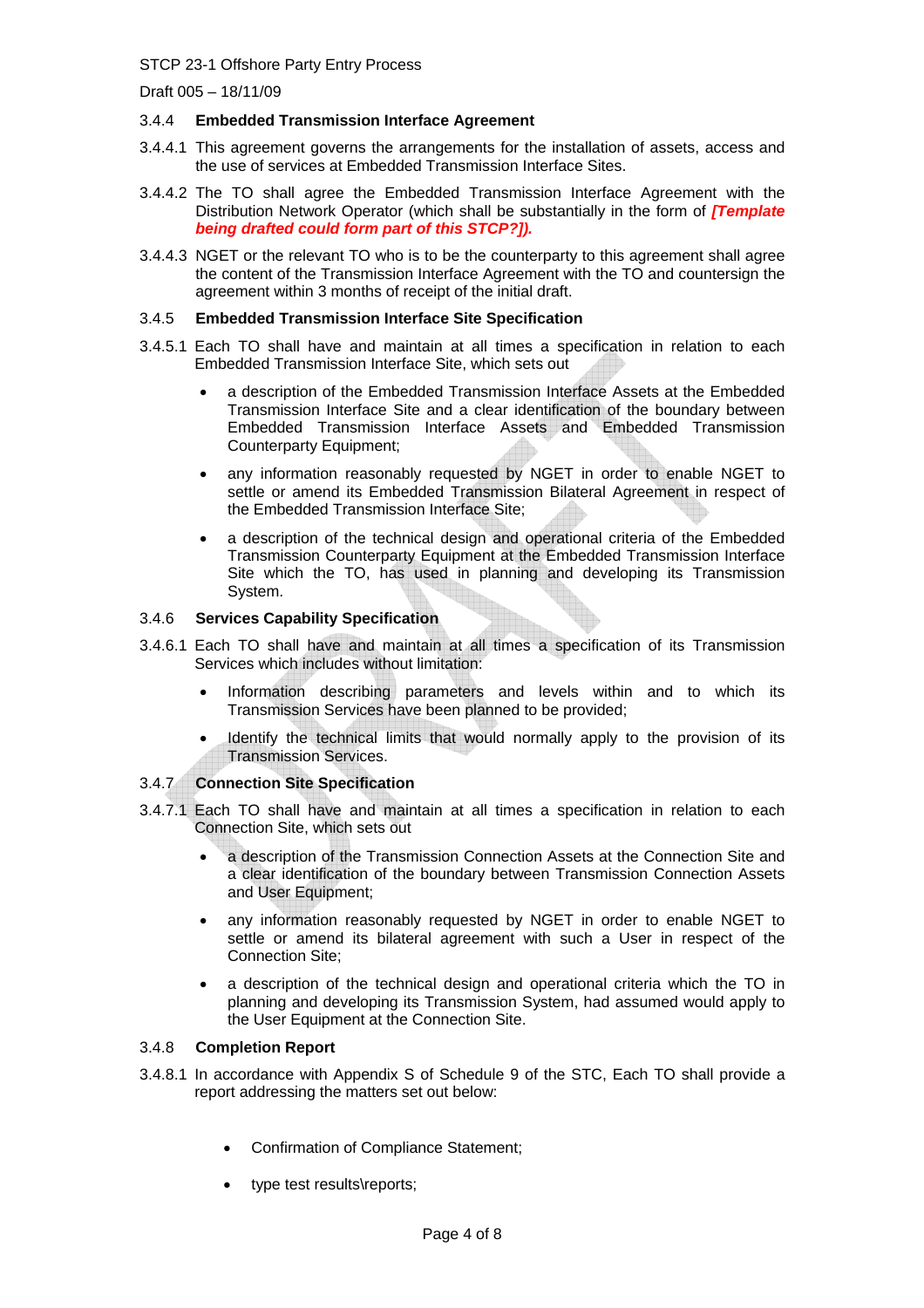Draft 005 – 18/11/09

- confirmation that the signed CUSC Interface Agreement(s) are in place;
- confirmation that the signed Transmission Interface Agreement/Embedded Transmission Interface Agreement is in place;
- confirmation that the signed Transmission Interface Site Specification/Embedded Transmission Site Specification is in place;
- confirmation that the Services Capability Specification is in place;
- confirmation that Safety Rules have been exchanged;
- confirmation that the Connection Site Specification(s) are complete and in place; and,
- confirmation that the Site Responsibility Schedule is complete and in place.

### *3.5 Other Requirements required prior to Energisation of the Offshore Transmission System*

- 3.5.1 Requirements under other STCPs detail the process for the TO and NGET to undertake prior to Energisation. These include but are not limited to:
	- STCP04-4 Provision of Asset Operational Information
	- STCP04-6 Offshore Datalink Functional Specification for Telecontrol Communication Interface for the establishment and testing of communication arrangements.
	- STCP09-1 Safety Coordination between Parties
	- STCP11-2 Outage Planning Data Exchange
	- STCP16-1 Investment Planning
	- STCP18-1 Connection and Modification Application
	- STCP19-2 Construction Process and Scheme Closure
	- STCP19-3 Operational Notification and Compliance Testing
	- STCP19-4 Commissioning and Decommissioning
	- STCP22-1 Production of Models for NETS Planning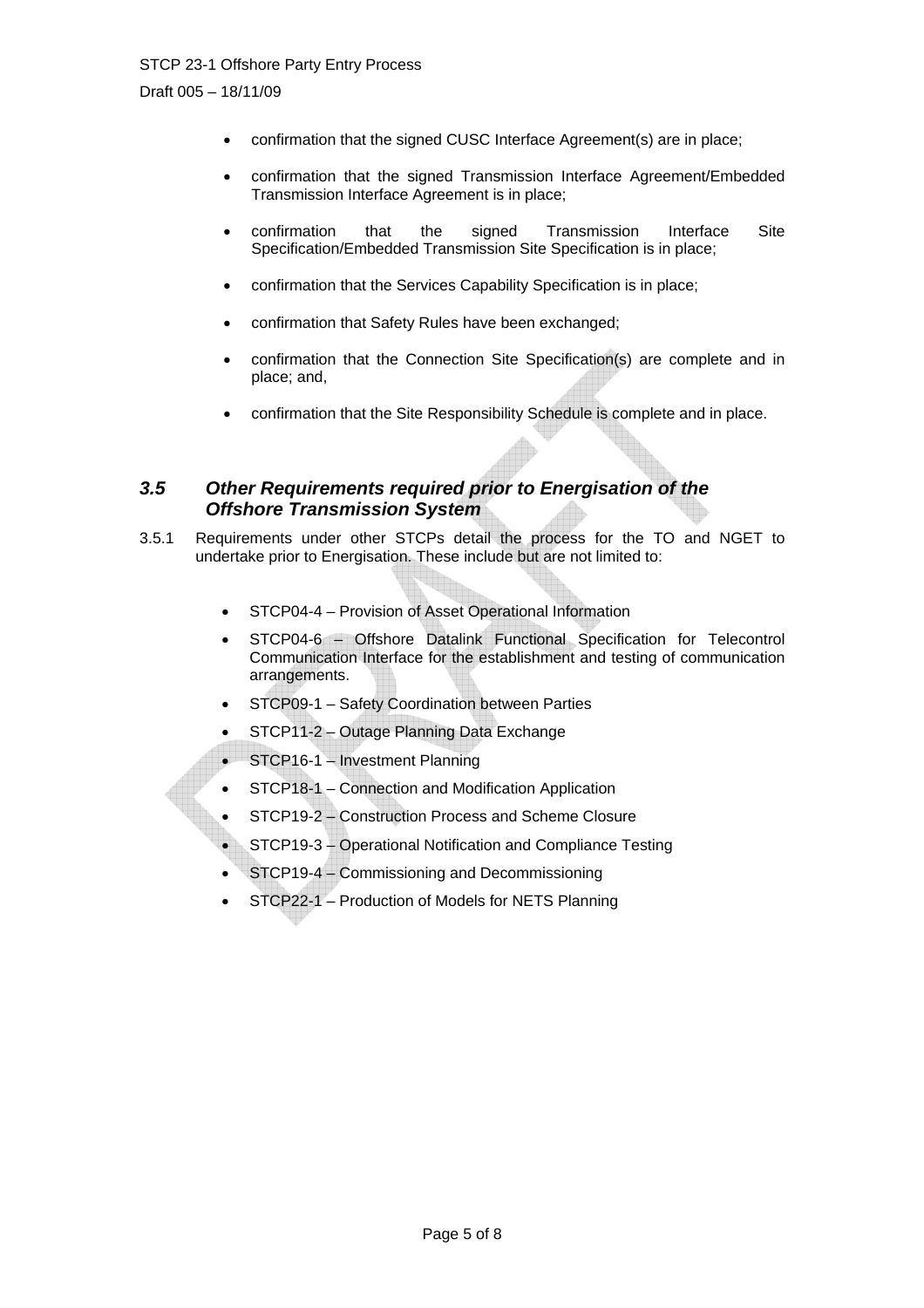Draft 005 – 18/11/09

# *Appendix A: Party Entry Process Timetable*

| <b>Item/process/Agreements</b>                               | <b>STC/STCP</b><br>Reference      | <b>Drafting</b><br><b>Responsibility</b>    | <b>First Draft Due by</b>                                                | <b>Final To be Agreed By</b>                                 | To be Agreed By                    |
|--------------------------------------------------------------|-----------------------------------|---------------------------------------------|--------------------------------------------------------------------------|--------------------------------------------------------------|------------------------------------|
| Offshore TO Construction<br>Agreement                        | <b>STC Section</b><br>D, Part Two | <b>NGET Named</b><br>Contact                | [Date to be agreed 6<br>months prior to<br>Energisation of TO<br>Assets] | [Date to be agreed prior<br>to Energisation of TO<br>Assets] | [Party Names]                      |
| <b>Transmission interface Agreement</b>                      | <b>STC Section</b><br>D, PartTwo  | Relevant TO                                 | [Date to be agreed 6<br>months prior to<br>Energisation of TO<br>AssetsT | [Date to be agreed prior<br>to Energisation of TO<br>Assets] | [Party Names]                      |
| <b>Transmission Site Interface</b><br>Specification          | <b>STC Section</b><br>D, PartTwo  | <b>Relevant TO</b>                          | [Date to be agreed 6<br>months prior to<br>Energisation of TO<br>Assets] | [Date to be agreed prior<br>to Energisation of TO<br>Assets] | [Party Names]                      |
| <b>Embedded Transmission Interface</b><br>Site Specification | <b>STC Section</b><br>D, PartTwo  | Relevant O                                  | [Date to be agreed 6<br>months prior to<br>Energisation of TO<br>Assets] | [Date to be agreed prior<br>to Energisation of TO<br>Assets] | [Party Names]                      |
| <b>Services Capability Specification</b>                     | <b>STC Section</b><br>C, Part One |                                             |                                                                          |                                                              |                                    |
| <b>Connection Site Specification</b>                         | <b>STC Section</b><br>D, Part One |                                             |                                                                          |                                                              |                                    |
| <b>Completion Report</b>                                     | STC,<br>Schedule 9                |                                             |                                                                          |                                                              |                                    |
| Provision of Asset Operational<br>Information                | STCP04-4                          | <b>Existing Procedure to</b><br>be followed |                                                                          |                                                              | <b>STC Amendments</b><br>Committee |
| <b>Communication Arrangements</b>                            | STCP04-6                          | <b>Existing Procedure to</b><br>be followed |                                                                          |                                                              | <b>STC Amendments</b><br>Committee |
| <b>Safety Coordination</b>                                   | STCP09-1                          | <b>Existing Procedure to</b><br>be followed |                                                                          |                                                              | <b>STC Amendments</b><br>Committee |
| <b>Outage Planning Information</b>                           | <b>STCP12-2</b>                   | <b>Existing Procedure to</b><br>be followed |                                                                          |                                                              | <b>STC Amendments</b><br>Committee |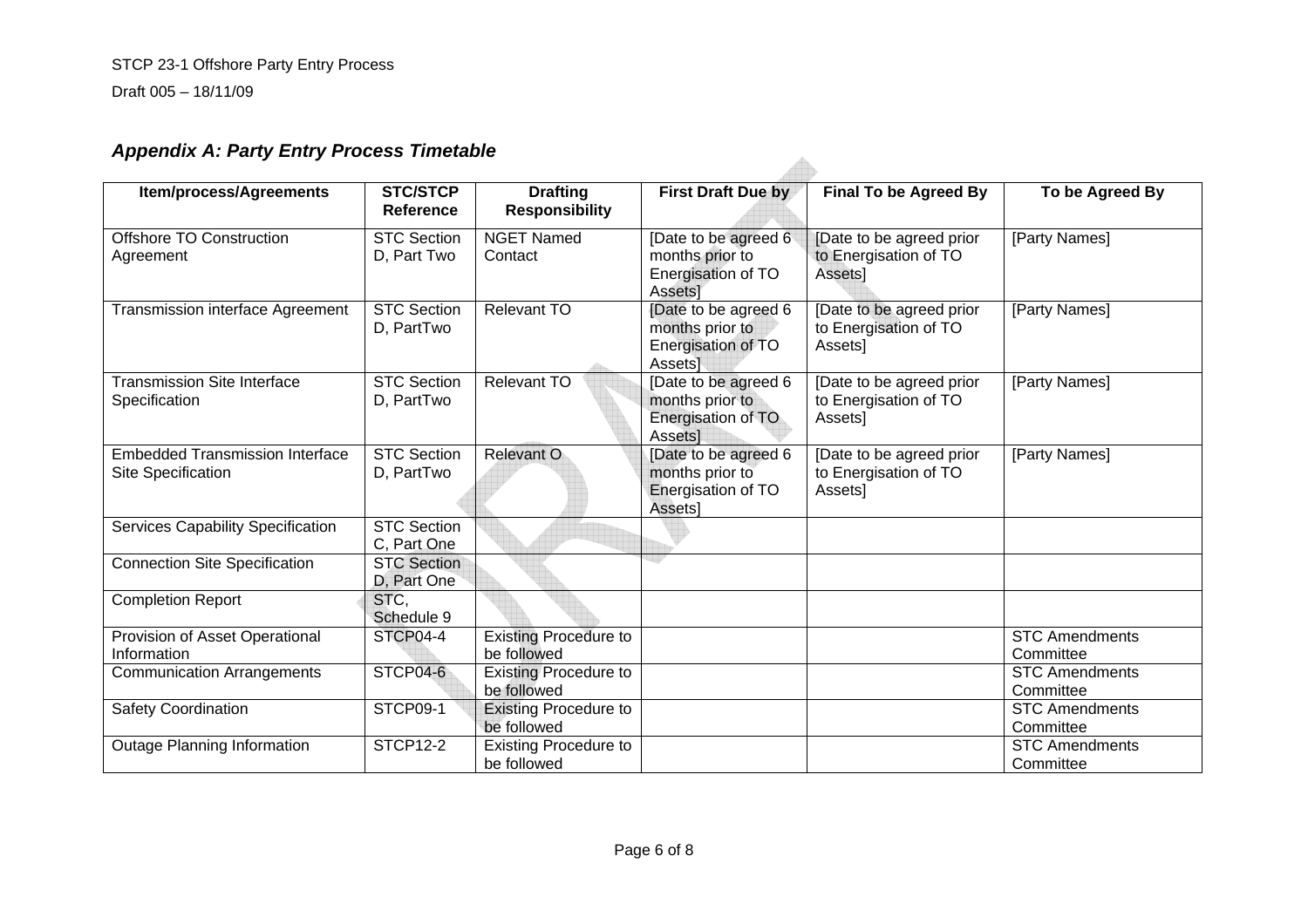#### Draft 005 – 18/11/09

| <b>Connection Process</b>               | <b>STCP18-1</b> | <b>Existing Procedure to</b> |  | <b>STC Amendments</b> |
|-----------------------------------------|-----------------|------------------------------|--|-----------------------|
|                                         |                 | be followed                  |  | Committee             |
| <b>Construction Process</b>             | STCP19-2        | <b>Existing Procedure to</b> |  | <b>STC Amendments</b> |
|                                         |                 | be followed                  |  | Committee             |
| <b>Operational Notification Process</b> | STCP19-3        | <b>Existing Procedure to</b> |  | <b>STC Amendments</b> |
|                                         |                 | be followed                  |  | Committee             |
| <b>Commissioning Process</b>            | STCP19-4        | <b>Existing Procedure to</b> |  | <b>STC Amendments</b> |
|                                         |                 | be followed                  |  | Committee             |
| Production of Models for NETS           | <b>STCP22-1</b> | <b>Existing Procedure to</b> |  | <b>STC Amendments</b> |
| Planning                                |                 | be followed                  |  | Committee             |
|                                         |                 |                              |  |                       |
|                                         |                 |                              |  |                       |
|                                         |                 |                              |  |                       |

The above Party Entry Process Timetable has been agreed by:

| Party: |                                             |  |
|--------|---------------------------------------------|--|
| Party: |                                             |  |
| Party: | …………………………………… STC Committee Representative |  |